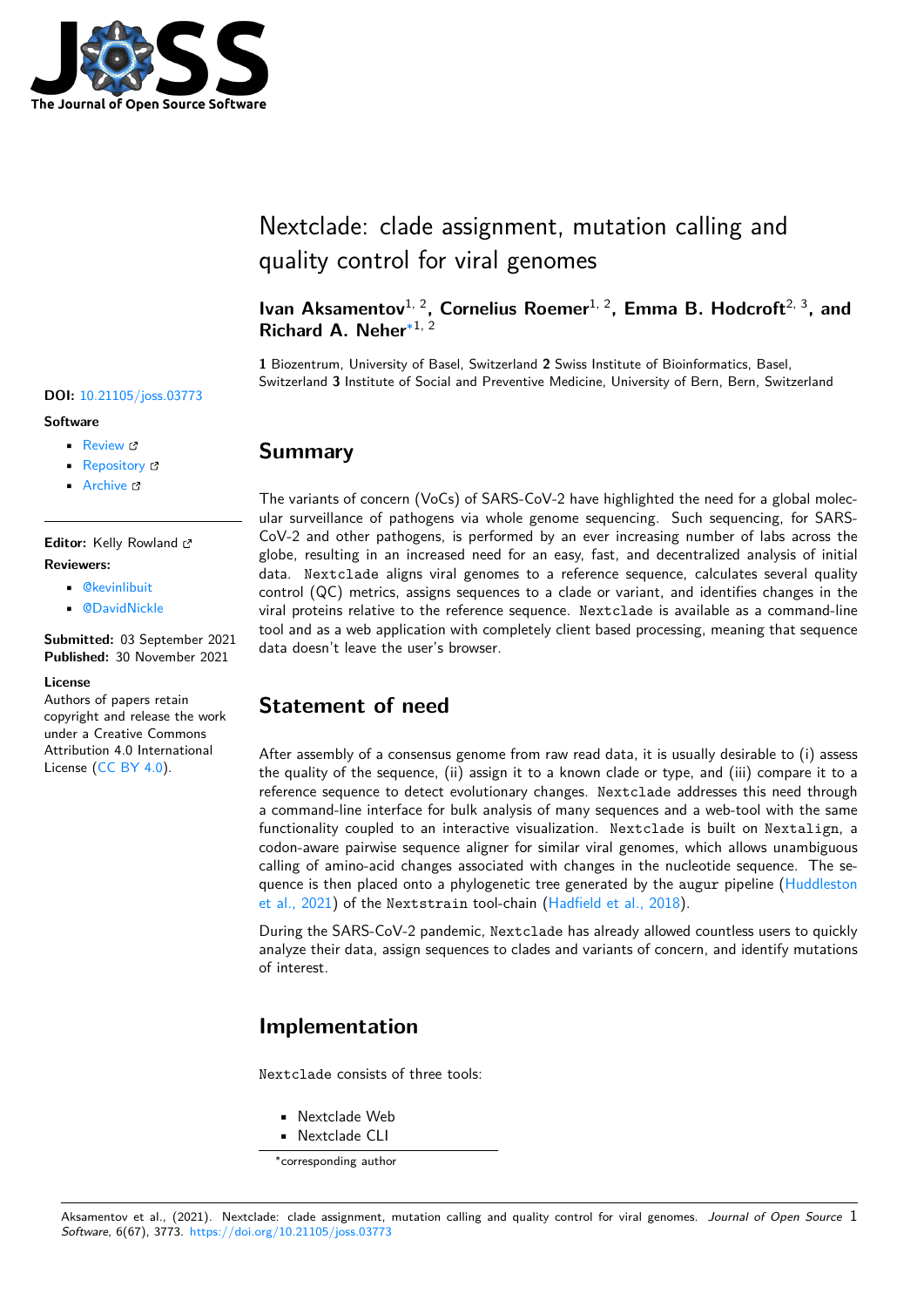

• Nextalign CLI

All tools share the common  $C++$  library of algorithms. The CLI tools are also implemented in  $C++$ . Nextclade Web is a React web application written in Typescript, and it uses the  $C_{++}$  algorithms compiled to WebAssembly. All tools are meant to align multiple sequences to one common reference sequence.

### **Nextalign**

Nextalign implements a banded pairwise Smith-Waterman alignment with an affine gap cost (Smith & Waterman, 1981). The bandwidth and relative shift of the two sequences are determined by seed matching. In contrast to most other existing tools (e.g. $\sim$ minimap2 (Li, 2018) or mafft (Katoh & Standley, 2013)), Nextalign can use a genome annotation specifying coding regions to make the gap-opening penalty dependent on the reading frame. This allows [Nextalign](#page-4-0) to choose the most biologically interpretable gap-placement between otherwise equivalent alignments. In the following example, the gap could be moved forward or [backward](#page-4-1) by one base [with the same number of](#page-4-2) matches, but a frame-dependent gap-opening penalty locks the gap in-frame:

...GTT.TAT.TAC... ...GTT.---.TAC...

Similarly, Nextalign preferentially places gaps outside of genes in case of ambiguities.

In addition to nucleotide alignments, Nextalign will extract the aligned coding sequences, translate them, and perform pairwise amino-acid alignments. These amino-acid alignments are produced alongside the nucleotide alignment and are used by Nextclade to determine amino-acid changes. All alignment parameters can be configured via CLI flags.

### **Nextclade**

Nextclade uses the results of Nextalign to determine all mutations of each query sequence relative to the reference sequence. With this set of mutations, it performs an exhaustive search for the closest match on a phylogenetic tree representing the diversity of the population. The clade of the closest match is assigned to the query sequence.

In addition, Nextclade determines the mutations separating the closest match from the query sequence. This set of *private mutations* is used as a QC metric: having many private mutations is often a sign of sequencing errors or miscalled bases. If such private mutations cluster in short stretches on the genome, this is an additional sign of concern. The private mutation count, a measure of SNP clusters, as well as rules quantifying sequence completeness, ambiguous bases, stop-codons, and frame-shifts are used to quantify sequence quality, individually for each metric and via an aggregate score.

Details of the algorithm and the different QC metrics are described in the documentation at docs.nextstrain.org/projects/nextclade.

#### **Web interface**

[While CLI tools are most appropriate](https://docs.nextstrain.org/projects/nextclade/en/stable/) for bulk processing, analyzing up to a few hundred sequences is feasible and possibly more convenient via a graphical interface coupled to a visualization. Nextclade enables this via a completely client side web-application onto which users can drop a fasta file with sequences. The results are displayed in an interactive viewer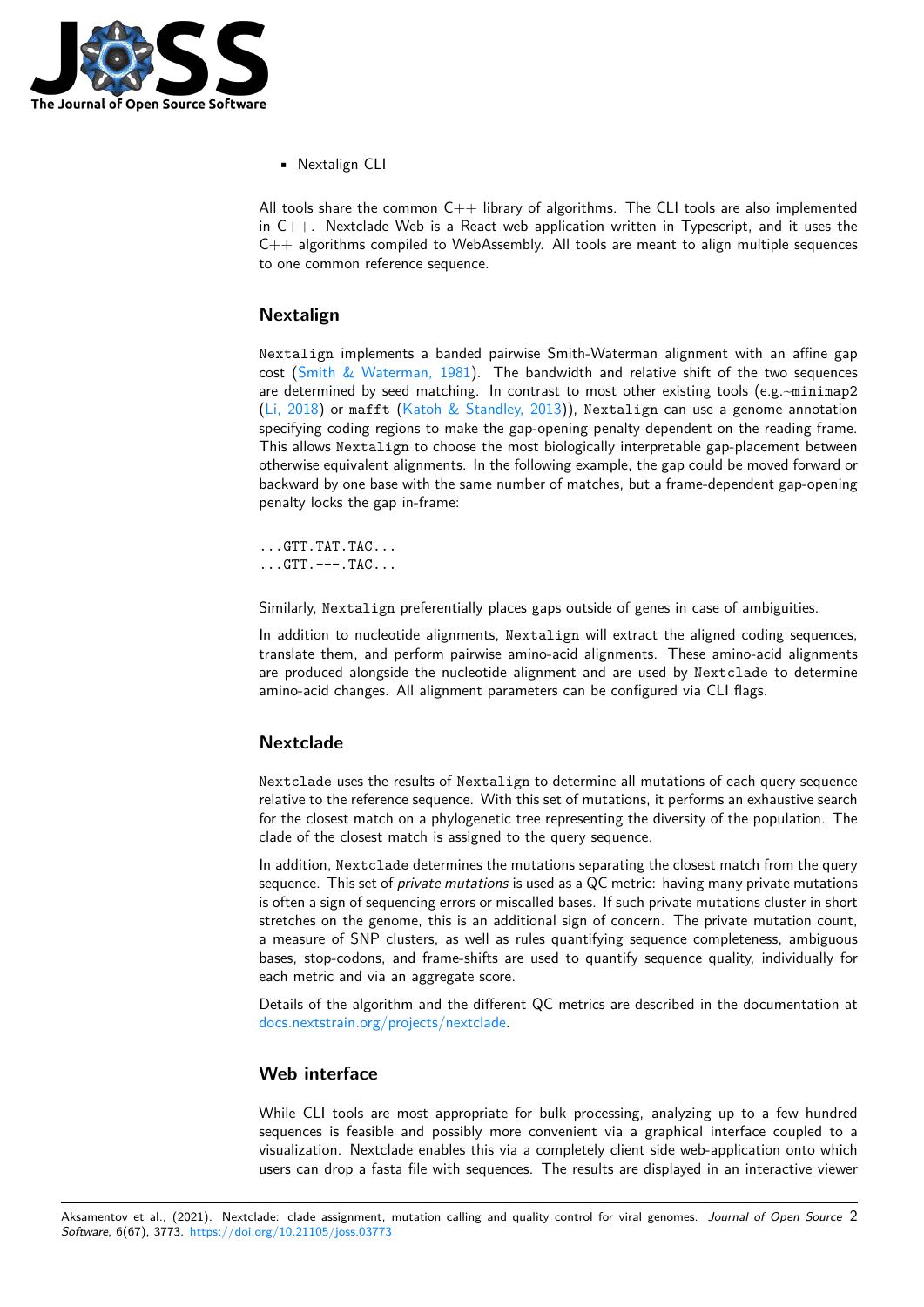

that highlights QC metrics and nucleotide mutations (see Figure 1), and allows users to explore the effects of complex mutations on viral proteins (see Figure 2). QC results, variant calls, and the full alignment can be downloaded from the web application for further analysis. Users can also view the placement of the query sequences in the reference tree through an interactive interface.

|                                                    | Nextclade                       |                                 |                         |                         |           | <b>the Settings</b> |                   | $\equiv$ What's new              |                        |      |                | $\frac{812}{28}$ English $\sim$                              |   |       |       |   |  |
|----------------------------------------------------|---------------------------------|---------------------------------|-------------------------|-------------------------|-----------|---------------------|-------------------|----------------------------------|------------------------|------|----------------|--------------------------------------------------------------|---|-------|-------|---|--|
| Done. Total sequences: 85. Succeeded: 85<br>4 Back |                                 |                                 |                         |                         |           |                     |                   |                                  |                        |      | C              |                                                              | n |       | ≛     | c |  |
| ID                                                 | Sequence name<br>$\mathcal{P}$  |                                 | QC                      | Clade<br>$\overline{2}$ | ×<br>Mut. | non-<br>ACGTN -     | Ns                | Gaps                             | Ins.                   |      |                | Nucleotide sequence v                                        |   |       |       |   |  |
| 16                                                 | AUS/VIC8322/2020                |                                 | NMPCFS                  | 20 <sub>B</sub>         | 15        | $\Omega$            | $\Omega$          | $\circ$                          | $\circ$                |      |                |                                                              |   |       |       |   |  |
| 17                                                 | USA/WA-S5393/2020               |                                 | NMPCFS 20A              |                         | 19        | $\circ$             | $\circ$           | $\circ$                          | $\circ$                |      |                |                                                              |   |       |       |   |  |
| 18                                                 | Switzerland/GE-ETHZ-350282/2020 |                                 | N M P C F S 20D         |                         | 19        | $\circ$             | 995               | $\circ$                          | $\circ$                |      |                |                                                              |   |       |       |   |  |
| 19                                                 | <b>OUSA/WA-S3074/2020</b>       |                                 | <b>NMPCFS</b>           | 20G                     | 20        | $\circ$             | 1046              | $\circ$                          | $\circ$                |      |                |                                                              |   |       |       |   |  |
| 20                                                 | Switzerland/ZH-ETHZ-510581/2020 |                                 | $N$ M P C F S 20E (EU1) |                         | 17        | $\circ$             | $\circ$           | $\circ$                          | $\circ$                |      |                |                                                              |   |       |       |   |  |
| 21                                                 | USA/JGGF/2020                   |                                 | <b>NMPCFS</b> 20C       |                         | 22        | $\circ$             | $\circ$           | $\circ$                          | $\circ$                |      |                |                                                              |   |       |       |   |  |
| 22                                                 |                                 | Switzerland/un-ETHZ-420516/2020 | N M P C F S 20C         |                         | 24        | 13                  | 744               | $\circ$                          | $\circ$                |      |                |                                                              |   |       |       |   |  |
| 23                                                 |                                 | Switzerland/AG-ETHZ-430474/2020 | NMPCFS 20A              |                         | 11        | 63                  | $\circ$           | $\mathbf{0}$                     | $\Omega$               |      |                |                                                              |   |       |       |   |  |
| 24                                                 |                                 | Switzerland/ZH-ETHZ-481245/2021 | $N$ M P C F S 20E (EU1) |                         | 16        | $\circ$             | 84                | Nucleotide substitution: C14408T |                        |      |                |                                                              |   |       | Π     |   |  |
| 25                                                 | OUSA/CA-CZB-25278/2021          |                                 | N M P C F S 20C         |                         | 16        | $\circ$             | $\circ$           | Affected codons:                 |                        |      |                |                                                              |   |       |       |   |  |
| 26                                                 | Switzerland/BS-ETHZ-450634/2021 |                                 | $N$ M P C F S 20E (EU1) |                         | 14        | $\circ$             | 405               |                                  | Aminoacid substitution |      | ORF1b: P 314 L |                                                              |   |       |       |   |  |
| 27                                                 |                                 | Switzerland/BL-ETHZ-450241/2021 | NMPCFS                  | 20E (EU1)               | 17        | $\circ$             | $\Omega$          | $\circ$                          | $\circ$                |      |                |                                                              |   |       |       |   |  |
| 28                                                 | A USA/VA-DCLS-3814/2021         |                                 | <b>NMPCBS</b> 20G       |                         | 22        | $\circ$             | 1139              | 14                               | $\Omega$               |      |                |                                                              |   |       |       |   |  |
| Genome annotation ?                                |                                 |                                 |                         |                         |           |                     |                   |                                  |                        |      |                |                                                              |   |       |       |   |  |
|                                                    |                                 |                                 |                         |                         |           |                     |                   |                                  |                        | 5000 | 10000          | 15000                                                        |   | 20000 | 25000 |   |  |
| Nextclade (c) 2020-2021 Nextstrain developers      |                                 |                                 |                         | -32<br>B <sub>Z</sub>   | ЬR        | $\mathcal{L}$       | Powered by Vercel |                                  |                        |      |                | version 1.5.0 (commit: fcc6e9e, build: 520, branch: release) |   |       |       |   |  |

**Figure 1:** Overview of the results page with clade assignments, QC metrics, and the nucleotide mutation view. The results can be explored interactively and exported in standard tabular file formats.



**Figure 2:** Mutations in each gene can be explored interactively using tool-tips that show how the changes in the nucleotide sequence correspond to changes in the viral proteins. This is particularly useful when complex mutations, such as the six base deletion in the above example, affect multiple codons.

Aksamentov et al., (2021). Nextclade: clade assignment, mutation calling and quality control for viral genomes. *Journal of Open Source* 3*Software*, 6(67), 3773. https://doi.org/10.21105/joss.03773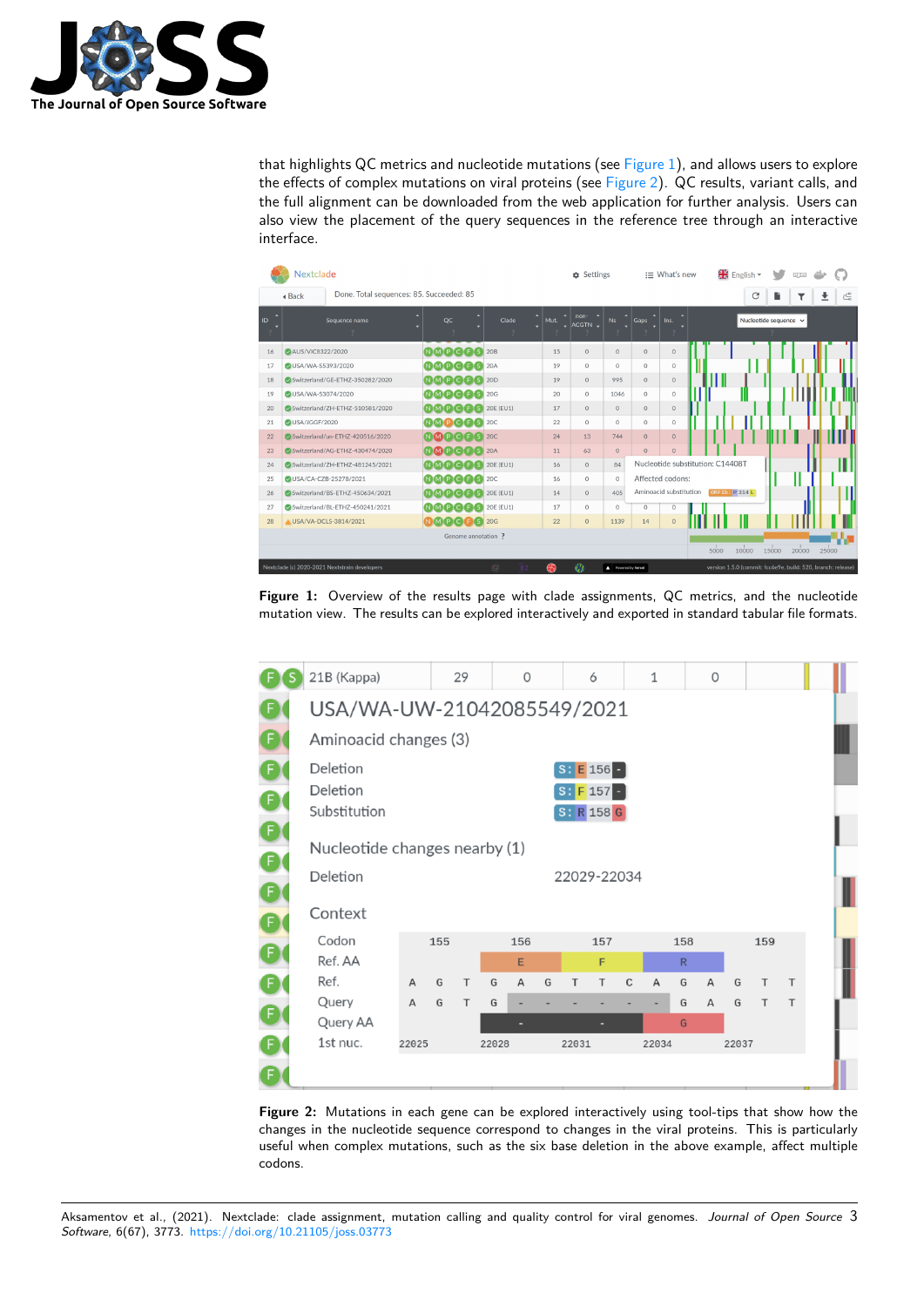

### **Nextclade datasets**

To run the Nextclade CLI, the user needs to provide a reference sequence, an annotation, a labeled tree, a QC configuration and optionally a set of primers. We currently maintain such data sets for SARS-CoV-2 and the four seasonal influenza viruses. These are automatically available in the web tool. The nextclade CLI tool includes dataset list and dataset get commands to explore and download available datasets. The SARS-CoV-2 tree is labeled with the Nextstrain clade annotations for SARS-CoV-2 which follow a year-letter pattern (e.g. 20A) and coupled with the corresponding WHO variant label where available (e.g. 21A (Delta)) (Konings et al., 2021). Influenza trees are labeled with the clades currently used by Nextstrain to describe circulating influenza virus diversity.

## **[Discussion](#page-4-3)**

Nextclade was developed in response to the increasing need for laboratories around the world to quickly assess the quality of their newly generated SARS-CoV-2 sequences, categorize them into different variants and clades, and investigate their mutational profiles. While Nextclade has some similarities to UShER (Turakhia et al., 2021), these two tools address different use cases. UShER places sequences on a comprehensive tree with hundreds of thousands of leaves and further refines the phylogenetic relationship of the user supplied sequences to analyze the fine-scale relationship between the user supplied sequences and other publicly available data. Supplied sequences need to be [uploaded to UShER's](#page-4-4) servers where processing takes place. Nextclade provides a completely client-side analysis of sequences with a focus on QC, clade assignment, and investigation of variation. Nextalign was written for a very specific use case: fast pairwise alignment of similar sequences (*<* 10% divergence) with limited insertions and deletions. For more diverse data sets, tools like mafft or minimap2 are likely more robust.

As sequencing of pathogens becomes more wide-spread, bioinformatic analyses of such data increasingly becomes a bottleneck. We aim to increase the number of pathogens for which Nextclade datasets are provided and hope that it will help users with variable experience levels easily gain as much insight into their own data as possible.

## **Acknowledgments**

We gratefully acknowledge the generous public sharing of sequence data by many labs around the world that make tools like Nextclade possible and useful. We are also grateful for feedback from the Nextstrain team and the wider community for critical feedback and suggestions on how to improve the tools. Calculations were performed at sciCORE (http: //scicore.unibas.ch/) scientific computing center at the University of Basel.

### **[References](http://scicore.unibas.ch/)**

- Hadfield, J., Megill, C., Bell, S. M., Huddleston, J., Potter, B., Callender, C., Sagulenko, P., Bedford, T., & Neher, R. A. (2018). Nextstrain: Real-time tracking of pathogen evolution. *Bioinformatics*, *34*(23), 4121–4123. https://doi.org/10.1093/bioinformatics/bty407
- <span id="page-3-0"></span>Huddleston, J., Hadfield, J., Sibley, T. R., Lee, J., Fay, K., Ilcisin, M., Harkins, E., Bedford, T., Neher, R. A., & Hodcroft, E. B. (2021). Augur: A bioinformatics toolkit for phylogenetic analyses of human pathogens. *Jou[rnal of Open Source Software](https://doi.org/10.1093/bioinformatics/bty407)*, *6*(57), 2906. https: //doi.org/10.21105/joss.02906

Aksamentov et al., (2021). Nextclade: [clade assignment, mutation calling](https://doi.org/10.21105/joss.02906) and quality control for viral genomes. *Journal of Open So[urce](https://doi.org/10.21105/joss.02906)* 4*Software*, 6(67), 3773. https://doi.org/10.21105/joss.03773